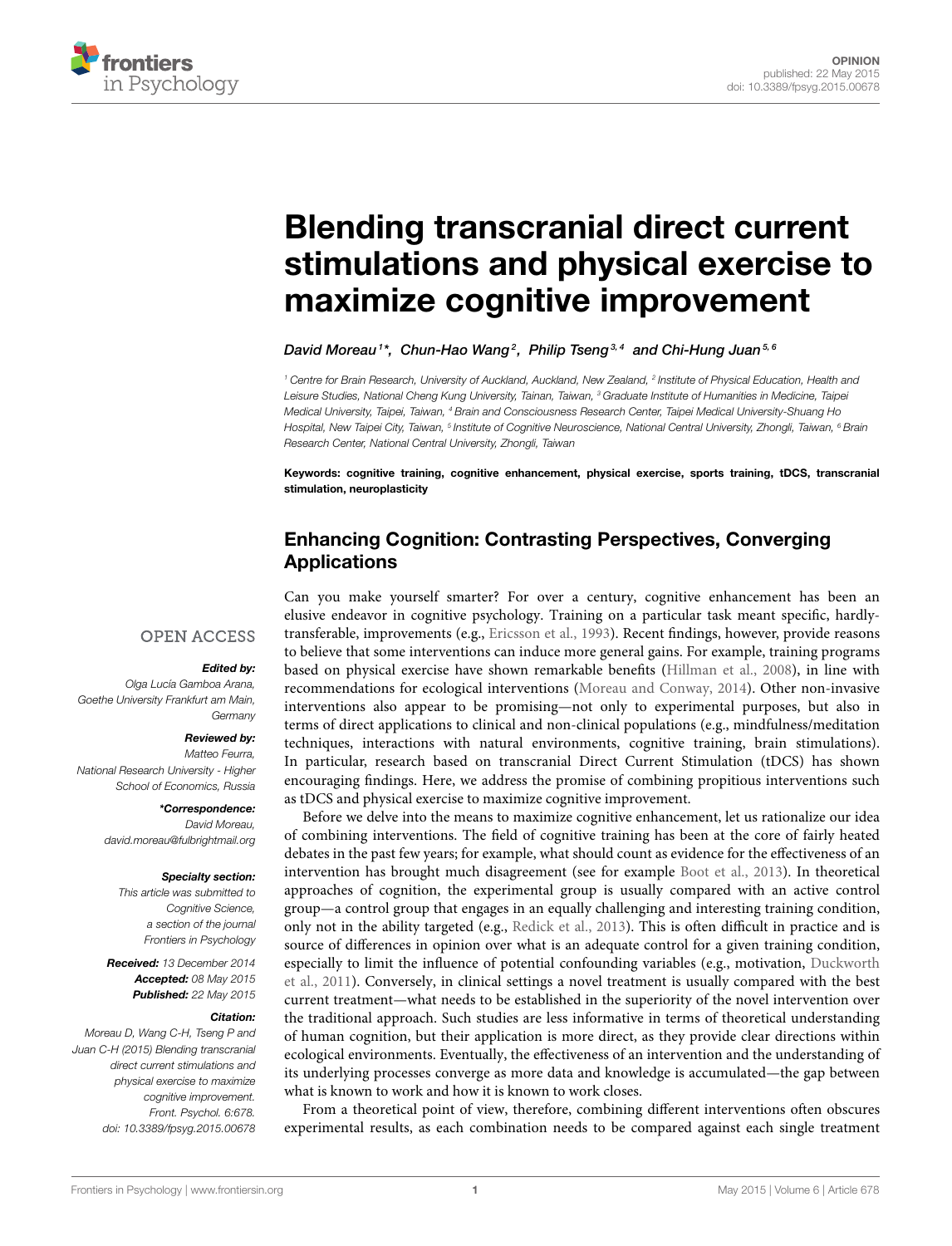it contains. However, when the goal is to benefit human populations, such combinations can be particularly powerful. For example, this idea has led to training programs bridging together physical and cognitive demands, either separately [\(Shatil, 2013\)](#page-3-5) or within single interventions [\(Moreau and Conway, 2014\)](#page-3-2). Here, we discuss the potential of combining tDCS with physical exercise—one of the most reliable and well-documented means to trigger general cognitive improvement—and the extent to which such combination can favor long-term neural changes and durable cognitive improvement.

# Combining Transcranial Direct Current Stimulations with Physical Exercise

The past decade has seen the rise of brain stimulation techniques not only as a way to gain a more accurate understanding of human neural circuitry but also to alter patterns of neural activation. In essence, tDCS is a non-invasive stimulation technique that can either facilitate or suppress brain excitability by applying anodal or cathodal electrical stimulation through surface electrodes [\(Nitsche et al., 2003\)](#page-3-6). Although, the precise mechanisms at play are not well understood yet [\(Bestmann et al.,](#page-2-1) [2015\)](#page-2-1), the potential of tDCS for cognitive enhancement has been emphasized in numerous research publications (e.g., Banissy and Muggleton, [2013;](#page-2-2) [Richmond et al., 2014;](#page-3-7) but see also [Davis, 2014\)](#page-3-8).

One of the most effective uses of tDCS might be in combination with other methods of cognitive enhancement. In particular, recent research has shown that cognitive training can improve cognitive task performance [\(Anguera et al., 2013;](#page-2-3) [Mishra et al., 2014\)](#page-3-9), while further enhancement has been reported when cognitive training is combined with tDCS stimulation [\(Martin et al., 2014\)](#page-3-10). In addition to cognitive training, others have revealed the utility of tDCS in motor skill learning [\(Reis et al., 2009;](#page-3-11) [Tecchio et al., 2010;](#page-3-12) [Stagg et al.,](#page-3-13) [2011\)](#page-3-13). For example, [Stagg et al. \(2011\)](#page-3-13), employing tDCS during an explicit motor learning task, found that anodal stimulation was related to faster learning while cathodal stimulation led to slower learning. Notably, delivery of both types of stimulation before the task produced a disruption of learning speed, whereas administration of anodal stimulations following motor training resulted in motor improvement [\(Tecchio et al., 2010\)](#page-3-12). These findings thus highlight the importance of timing in tDCS stimulation of the motor cortex, depending on the intended purpose (e.g., acquisition, performance, or consolidation; Banissy and Muggleton, [2013\)](#page-2-2). In addition, this suggests that anodal tDCS modulates cortical excitability associated with motor learning [\(Stagg et al., 2011\)](#page-3-13), thus emphasizing the potential of tDCS to increase neuroplasticity following motor skill learning [\(Liebetanz et al., 2002\)](#page-3-14).

Given the promising results of non-invasive brain stimulation in the laboratory, one might ask whether there is any way to further maximize the size and the durability of improvements. We argue that one possible approach is to combine brain stimulation with physical exercise. Cognitive enhancement has recently been associated with sport and exercise experience [\(Hillman et al., 2008;](#page-3-1) [Yarrow et al., 2009;](#page-4-0) [Alves et al., 2013;](#page-2-4) [Moreau and Conway, 2013\)](#page-3-15). There is increasing evidence that physical exercise can improve brain health and plasticity via a variety of mechanisms from cellular to system levels, such as brain-derived neurotrophic factor (BDNF) and insulin-like growth factor (IGF-1) concentrations [\(Cotman and Berchtold,](#page-3-16) [2002\)](#page-3-16), brain volume [\(Erickson et al., 2011\)](#page-3-17), complexity of neuronal activity [\(Wang et al., 2014\)](#page-3-18), and white matter integrity [\(Burzynska et al., 2014\)](#page-3-19). Beyond aerobic fitness, studies have also shown that skill sets that are associated with a specific sport can also modulate cognitive performance [\(Jacobson and Matthaeus,](#page-3-20) [2014\)](#page-3-20). For example, tennis players possess better temporal processing than fitness-matched athlete controls [\(Overney et al.,](#page-3-21) [2008;](#page-3-21) [Wang et al., 2013\)](#page-3-22), badminton players have superior visuospatial skills and greater modulations on neural oscillations than naïve controls [\(Jin et al., 2011;](#page-3-23) [Wang et al., 2015\)](#page-4-1), and wrestlers are better at solving mental rotation problems than runners [\(Moreau et al., 2012\)](#page-3-24). These findings suggest that beyond the general effect of aerobic fitness on cognition, there also is an additional domain-specific benefit to be gained from sports training [\(Voss et al., 2010;](#page-3-25) [Moreau and Conway, 2014\)](#page-3-2). Thus, sport can be one type of cognitive training that, over a reasonable amount of time, results in more efficient brain functioning [\(Yarrow et al., 2009;](#page-4-0) [Voss et al., 2010\)](#page-3-25). Given the known effects of tDCS on motor learning, it appears that, if appropriately utilized (e.g., timing of stimulation), tDCS could maximize the effectiveness of sports interventions, either by aiding cognitive or motor learning (see **[Table 1](#page-1-0)**).

# Future Prospects and Challenges

The impact of a combination of brain stimulations and physical training will ultimately depend on the identification of their precise neural underpinnings. To our knowledge, limited

<span id="page-1-0"></span>

| <b>TABLE 1</b>   Comparison of the principal neural and behavioral changes |
|----------------------------------------------------------------------------|
| following tDCS and physical exercise.                                      |

| Level of observation | <b>tDCS</b>                | <b>Physical exercise</b>                                           |
|----------------------|----------------------------|--------------------------------------------------------------------|
| Neurobiological      | Acetylcholine 1            | Growth factors (e.g., BDNF,<br>IGF-1, VEGF) 1                      |
|                      | GABA J                     | Dopamine 1                                                         |
|                      | Dopamine 1                 | Glutamate 1                                                        |
|                      | Glutamate 1                | Norepinephrine 1                                                   |
|                      | Cortical activation 1      | Serotonin 1                                                        |
|                      |                            | Brain vascularization 1                                            |
|                      |                            | Neurogenesis 1                                                     |
|                      |                            | Synaptogenesis 1                                                   |
|                      |                            | Brain structure (e.g., cerebral<br>cortex, hippocampus) $\uparrow$ |
| Behavioral           | Learning 1                 | Attention 1                                                        |
|                      | Perception 1               | Inhibition 1                                                       |
|                      | Response selection 1       | Visuo-spatial cognition $\uparrow$                                 |
|                      | Motor 1                    | Executive control 1                                                |
|                      | Inhibition 1               | Long-term memory $\uparrow$                                        |
|                      | Working memory 1           | Working memory 1                                                   |
|                      | Error awareness $\uparrow$ | Academic performance 1                                             |
|                      | Rehabilitation 1           | Daily living 1                                                     |
|                      |                            | Stress, Anxiety J                                                  |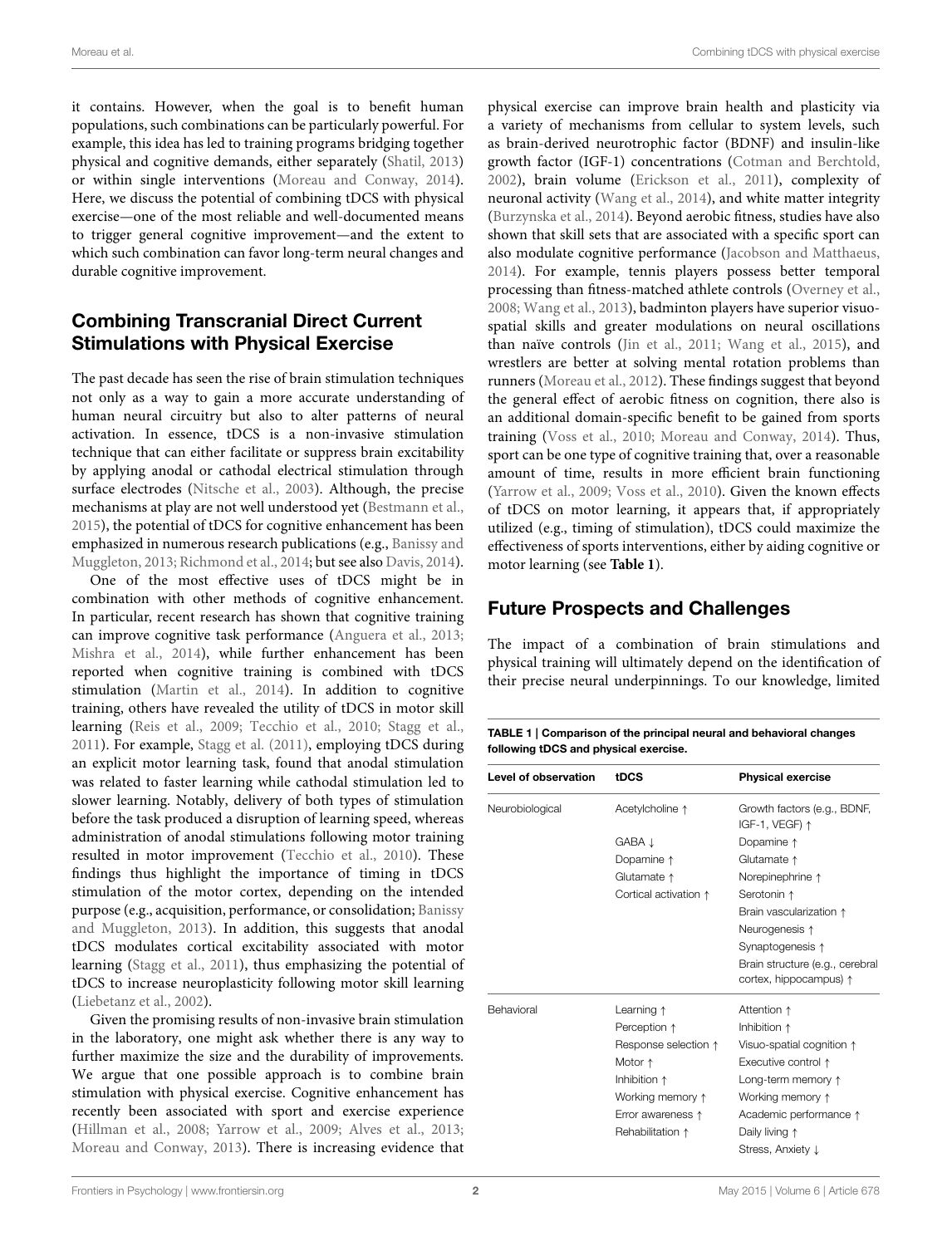research has investigated the effect of combining physical exercise and brain stimulation, presumably because studies often aim to single out one source of facilitation instead of combining a variety of variables for maximized gain. However, studies have shown that the beneficial effect of aerobic fitness on cognition is most evident in the integrity of white matter [\(Voss et al.,](#page-3-26) [2013\)](#page-3-26), especially in low-fit elderly adults [\(Burzynska et al.,](#page-3-19) [2014\)](#page-3-19), a finding compelling with the domain-general effect of aerobic exercise. In contrast, the effect of brain stimulation is regionally specific, limiting its effect to superficial cortical (i.e., gray matter) areas. Since the cognitive benefits of physical exercise and tDCS share little common neural areas, it is plausible that effects from combination of both interventions could be additive. Although, contingent on successfully blending several experimental constraints (e.g., retaining adequate statistical power, despite the inclusion of physical exercise only and tDCS only conditions), this idea represents a very promising area of research, with numerous direct applications.

When considering more complex activities such as sports, predicting the outcome of a combination with tDCS becomes slightly more complicated. This is because the cognitive demands of sustained sports training mostly tap long-term changes in cortical areas, and thus adding tDCS to stimulate the same areas might not produce an additive effect. This rationale is supported by a recent study by [Bortoletto et al. \(2015\)](#page-3-27), where anodal tDCS facilitated learning only when applied concurrently during a non-learning task, and anodal tDCS actually impaired learning when applied during an active learning task that induced cortical excitability. Similar conclusion can also be drawn from a comparison between low and high performers in a study by Tseng et al. [\(2012\)](#page-3-28), where the authors reported that only low performers benefited from tDCS. Therefore, if a trainee or athlete has already optimized the activation level of a brain region (or network) and reached a high level of performance, the facilitating effect of tDCS may be minimal. Interestingly, several studies have demonstrated that the effect of tDCS can be greater when applied concurrently during the practice session. If we view the practice session as a form of cognitive training, these studies might suggest that there is much to be gained by combining cognitive training with brain stimulation (e.g., [Ditye et al., 2012\)](#page-3-29). Note that the two ideas are not mutually exclusive—it is possible that brain stimulation could speed up learning rates in cognitive training, while still lacking the ability to overcome plateauing. This emphasizes the importance of considering individual differences in cognitive training [\(Jaeggi et al., 2014;](#page-3-30) [Moreau, 2014\)](#page-3-31), to offer potent interventions for everyone.

Moreover, one study recently demonstrated that tDCSrelated enhancement in motor learning and temporal processing

## References

- <span id="page-2-4"></span>Alves, H., Voss, M. W., Boot, W. R., Deslandes, A., Cossich, V., Salles, J. I., et al. (2013). Perceptual-cognitive expertise in elite volleyball players. Front. Psychol. 4:36. doi: 10.3389/fpsyg.2013.00036
- <span id="page-2-3"></span>Anguera, J. A., Boccanfuso, J., Rintoul, J. L., Al-Hashimi, O., Faraji, F., Janowich, J., et al. (2013). Video game training enhances cognitive control in older adults. Nature 501, 97–101. doi: 10.1038/nature12486

involves BDNF secretion that regulates synaptic plasticity [\(Fritsch et al., 2010\)](#page-3-32) and increased neuronal complexity (Liang et al., [2014\)](#page-3-33), both of which have been associated with longterm physical exercise [\(Erickson et al., 2011;](#page-3-17) [Wang et al.,](#page-3-18) [2014\)](#page-3-18). It might therefore be advantageous to test the effect of sport training combined with tDCS stimulation by observing endocrinological and neurophysiological responses, as both may help uncover additional mechanisms behind cognitive changes. Clearly, these arguments need to be experimentally validated before further claims can be made about the efficacy of combining tDCS and physical exercise. Considering the current lack of definitive findings in this area, studies should take advantage of these technological advances to optimize stimulation parameters and training program for maximized cognitive gains.

## Concluding Remarks

We have presented herein our views on combining tDCS with other well-established interventions such as physical exercise. The rationale we advocated goes beyond this particular combination, and others have been presented as valid, such as tDCS with cognitive training (e.g., [Martin et al., 2013\)](#page-3-34). However, there are unique advantages in considering a combination with physical exercise rather than with cognitive training, as interventions based on the former do not suffer the skepticism associated with the latter. We believe this field of research is promising and will open venues for numerous applications, including healthy aging. In this endeavor, we should keep in mind that long-term consequences of transcranial stimulations are not well understood—scholars have recently been calling for caution regarding the use of these techniques [\(Davis, 2014\)](#page-3-8), while others have pointed out that the lack of behavioral, physiological, and computational models undermines their clinical applications [\(Bestmann et al., 2015\)](#page-2-1). With these current limitations in mind, the promise of careful investigations far outweighs the associated risks, and the potential to treat or alleviate numerous conditions remains exciting. If the field of cognitive enhancement is to make a substantial impact on human lives, it needs to incorporate personalized combinations of the most promising interventions.

## Acknowledgments

CHJ work was supported by the Ministry of Science and Technology, Taiwan (MOST-104-2420-H-008-001-MY2). CHW was supported by the Ministry of Science and Technology, Taiwan (MOST-103-2410-H-006-127-).

- <span id="page-2-2"></span>Banissy, M. J., and Muggleton, N. G. (2013). Transcranial direct current stimulation in sports training: potential approaches. Front. Hum. Neurosci. 7:129. doi: 10.3389/fnhum.2013.00129
- <span id="page-2-1"></span>Bestmann, S., de Berker, A. O., and Bonaiuto, J. (2015). Understanding the behavioural consequences of noninvasive brain stimulation. Trends Cogn. Sci. 19, 13–20. doi: 10.1016/j.tics.2014.10.003
- <span id="page-2-0"></span>Boot, W. R., Simons, D. J., Stothart, C., and Stutts, C. (2013). The pervasive problem with placebos in psychology: why active control groups are not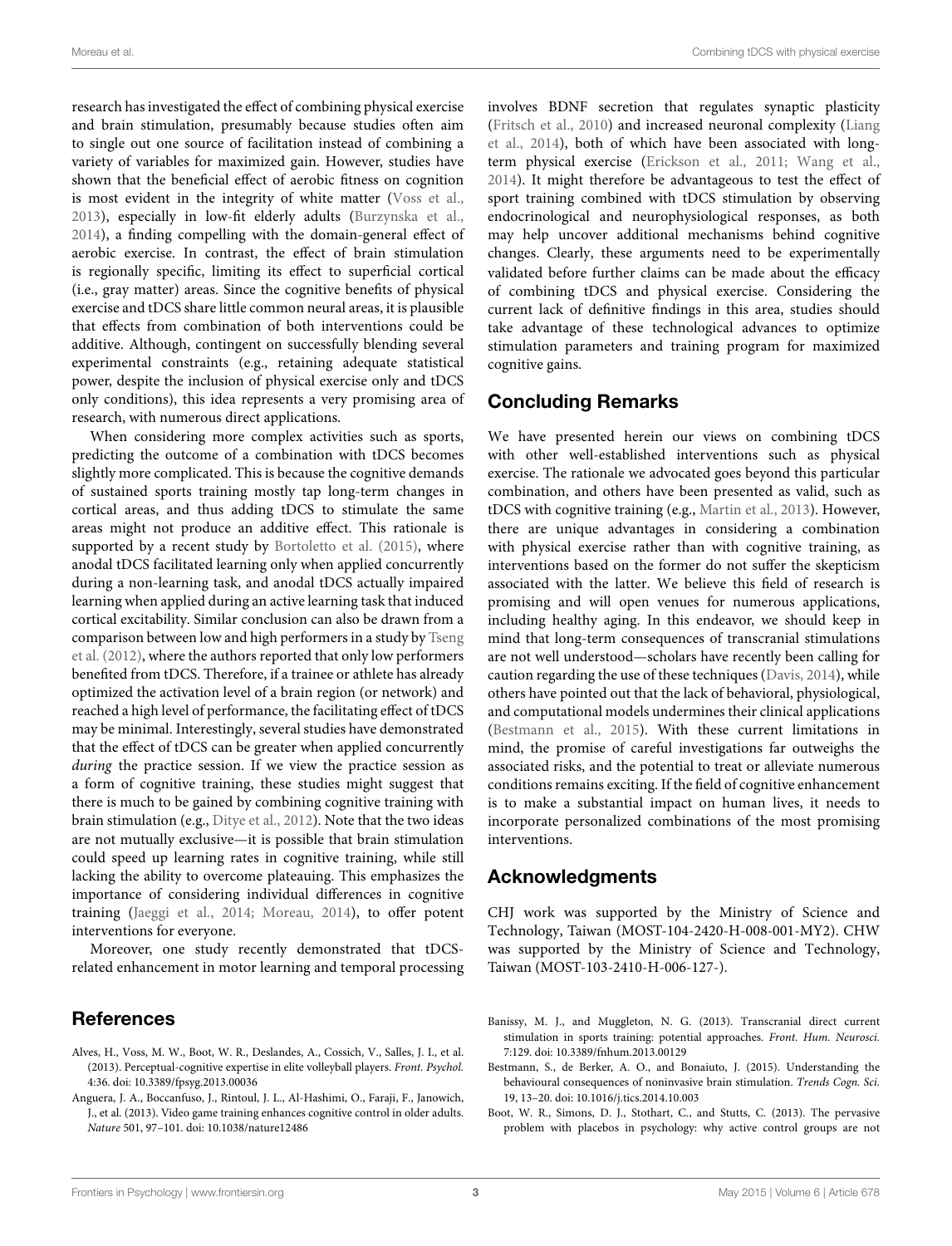sufficient to rule out placebo effects. Perspect. Psychol. Sci. 8, 445–454. doi: 10.1177/1745691613491271

- <span id="page-3-27"></span>Bortoletto, M., Pellicciari, M. C., Rodella, C., and Miniussi, C. (2015). The interaction with task-induced activity is more important than polarization: a tDCS study. Brain Stimul. 8, 269–276. doi: 10.1016/j.brs.2014. 11.006
- <span id="page-3-19"></span>Burzynska, A. Z., Chaddock-Heyman, L., Voss, M. W., Wong, C. N., Gothe, N. P., Olson, E. A., et al. (2014). Physical activity and cardiorespiratory fitness are beneficial for white matter in low-fit older adults. PLoS ONE 9:e107413. doi: 10.1371/journal.pone.0107413
- <span id="page-3-16"></span>Cotman, C. W., and Berchtold, N. C. (2002). Exercise: a behavioral intervention to enhance brain health and plasticity. Trends Neurosci. 25, 295–301. doi: 10.1016/S0166-2236(02)02143-4
- <span id="page-3-8"></span>Davis, N. J. (2014). Transcranial stimulation of the developing brain: a plea for extreme caution. Front. Hum. Neurosci. 8:600. doi: 10.3389/fnhum.2014. 00600
- <span id="page-3-29"></span>Ditye, T., Jacobson, L., Walsh, V., and Lavidor, M. (2012). Modulating behavioral inhibition by tDCS combined with cognitive training. Exp. Brain Res. 219, 363–368. doi: 10.1007/s00221-012-3098-4
- <span id="page-3-4"></span>Duckworth, A. L., Quinn, P. D., Lynam, D. R., Loeber, R., and Stouthamer-Loeber, M. (2011). Role of test motivation in intelligence testing. Proc. Natl. Acad. Sci. U.S.A. 108, 7716–7720. doi: 10.1073/pnas.1018601108
- <span id="page-3-17"></span>Erickson, K. I., Voss, M. W., Prakash, R. S., Basak, C., Szabo, A., Chaddock, L., et al. (2011). Exercise training increases size of hippocampus and improves memory. Proc. Natl. Acad. Sci. U.S.A. 108, 3017–3022. doi: 10.1073/pnas. 1015950108
- <span id="page-3-0"></span>Ericsson, K. A., Krampe, R. T., and Tesch-Römer, C. (1993). The role of deliberate practice in the acquisition of expert performance. Psychol. Rev. 100, 363–406. doi: 10.1037/0033-295X.100.3.363
- <span id="page-3-32"></span>Fritsch, B., Reis, J., Martinowich, K., Schambra, H. M., Ji, Y., Cohen, L. G., et al. (2010). Direct current stimulation promotes BDNF-dependent synaptic plasticity: potential implications for motor learning. Neuron 66, 198–204. doi: 10.1016/j.neuron.2010.03.035
- <span id="page-3-1"></span>Hillman, C. H., Erickson, K. I., and Kramer, A. F. (2008). Be smart, exercise your heart: exercise effects on brain and cognition. Nat. Rev. Neurosci. 9, 58–65. doi: 10.1038/nrn2298
- <span id="page-3-20"></span>Jacobson, J., and Matthaeus, L. (2014). Athletics and executive functioning: how athletic participation and sport type correlate with cognitive performance. Psychol. Sport Exerc. 15, 521–527. doi: 10.1016/j.psychsport.2014. 05.005
- <span id="page-3-30"></span>Jaeggi, S. M., Buschkuehl, M., Shah, P., and Jonides, J. (2014). The role of individual differences in cognitive training and transfer. Mem. Cognit. 42, 464–480. doi: 10.3758/s13421-013-0364-z
- <span id="page-3-23"></span>Jin, H., Xu, G., Zhang, J. X., Gao, H., Ye, Z., Wang, P., et al. (2011). Event-related potential effects of superior action anticipation in professional badminton players. Neurosci. Lett. 492, 139–144. doi: 10.1016/j.neulet.2011. 01.074
- <span id="page-3-33"></span>Liang, W. K., Lo, M. T., Yang, A. C., Peng, C. K., Cheng, S. K., Tseng, P., et al. (2014). Revealing the brain's adaptability and the transcranial direct current stimulation facilitating effect in inhibitory control by multiscale entropy. Neuroimage 90, 218–234. doi: 10.1016/j.neuroimage.2013. 12.048
- <span id="page-3-14"></span>Liebetanz, D., Nitsche, M. A., Tergau, F., and Paulus, W. (2002). Pharmacological approach to the mechanisms of transcranial DC-stimulation-induced aftereffects of human motor cortex excitability. Brain 125, 2238–2247. doi: 10.1093/brain/awf238
- <span id="page-3-10"></span>Martin, D. M., Liu, R., Alonzo, A., Green, M., and Loo, C. K. (2014). Use of transcranial direct current stimulation (tDCS) to enhance cognitive training: effect of timing of stimulation. Exp. Brain Res. 232, 3345–3351. doi: 10.1007/s00221-014-4022-x
- <span id="page-3-34"></span>Martin, D. M., Liu, R., Alonzo, A., Green, M., Player, M. J., Sachdev, P., et al. (2013). Can transcranial direct current stimulation enhance outcomes from cognitive training? A randomized controlled trial in healthy participants. Int. J. Neuropsychopharmacol. 16, 1927–1936. doi: 10.1017/S1461145713 000539
- <span id="page-3-9"></span>Mishra, J., de Villers-Sidani, E., Merzenich, M., and Gazzaley, A. (2014). Adaptive training diminishes distractibility in aging across species. Neuron 84, 1091–1103. doi: 10.1016/j.neuron.2014.10.034
- <span id="page-3-31"></span>Moreau, D. (2014). Making sense of discrepancies in working memory training experiments: a Monte Carlo simulation. Front. Syst. Neurosci. 8:161. doi: 10.3389/fnsys.2014.00161
- <span id="page-3-24"></span>Moreau, D., Clerc, J., Mansy-Dannay, A., and Guerrien, A. (2012). Enhancing spatial ability through sport practice: evidence for an effect of motor training on mental rotation performance. J. Individ. Differ. 33, 83–88. doi: 10.1027/1614- 0001/a000075
- <span id="page-3-15"></span>Moreau, D., and Conway, A. R. A. (2013). Cognitive enhancement: a comparative review of computerized and athletic training programs. Int. Rev. Sport Exerc. Psychol. 6, 155–183. doi: 10.1080/1750984X.2012. 758763
- <span id="page-3-2"></span>Moreau, D., and Conway, A. R. A. (2014). The case for an ecological approach to cognitive training. Trends Cogn. Sci. 18, 334-336. doi: 10.1016/j.tics.2014.03.009
- <span id="page-3-6"></span>Nitsche, M. A., Liebetanz, D., Lang, N., Antal, A., Tergau, F., and Paulus, W. (2003). Safety criteria for transcranial direct current stimulation (tDCS) in humans. Clin. Neurophysiol. 114, 2220–2222. doi: 10.1016/S1388-2457(03) 00235-9
- <span id="page-3-21"></span>Overney, L. S., Blanke, O., and Herzog, M. H. (2008). Enhanced temporal but not attentional processing in expert tennis players. PLoS ONE 3:e2380. doi: 10.1371/journal.pone.0002380
- <span id="page-3-3"></span>Redick, T. S., Shipstead, Z., Harrison, T. L., Hicks, K. L., Fried, D. E., Hambrick, D. Z., et al. (2013). No evidence of intelligence improvement after working memory training: a randomized, placebo-controlled study. J. Exp. Psychol. Gen. 142, 359. doi: 10.1037/a0029082
- <span id="page-3-11"></span>Reis, J., Schambra, H. M., Cohen, L. G., Buch, E. R., Fritsch, B., Zarahn, E., et al. (2009). Noninvasive cortical stimulation enhances motor skill acquisition over multiple days through an effect on consolidation. Proc. Natl. Acad. Sci. U.S.A. 106, 1590–1595. doi: 10.1073/pnas.080 5413106
- <span id="page-3-7"></span>Richmond, L. L., Wolk, D., Chein, J., and Olson, I. R. (2014). Transcranial direct current stimulation enhances verbal working memory training performance over time and near transfer outcomes. J. Cong. Neurosci. 26, 2443–2454. doi: 10.1162/jocn\_a\_00657
- <span id="page-3-5"></span>Shatil, E. (2013). Does combined cognitive training and physical activity training enhance cognitive abilities more than either alone? A four-condition randomized controlled trial among healthy older adults. Front. Aging Neurosci. 5:8. doi: 10.3389/fnagi.2013.00008
- <span id="page-3-13"></span>Stagg, C. J., Jayaram, G., Pastor, D., Kincses, Z. T., Matthews, P. M., and Johansen-Berg, H. (2011). Polarity and timing-dependent effects of transcranial direct current stimulation in explicit motor learning. Neuropsychologia 49, 800–804. doi: 10.1016/j.neuropsychologia.2011. 02.009
- <span id="page-3-12"></span>Tecchio, F., Zappasodi, F., Assenza, G., Tombini, M., Vollaro, S., Barbati, G., et al. (2010). Anodal transcranial direct current stimulation enhances procedural consolidation. J. Neurophysiol. 104, 1134–1140. doi: 10.1152/jn.00661. 2009
- <span id="page-3-28"></span>Tseng, P., Hsu, T. Y., Chang, C. F., Tzeng, O. J., Hung, D. L., Muggleton, N. G., et al. (2012). Unleashing potential: transcranial direct current stimulation over the right posterior parietal cortex improves change detection in low-performing individuals. J. Neurosci. 32, 10554–10561. doi: 10.1523/JNEUROSCI.0362- 12.2012
- <span id="page-3-26"></span>Voss, M. W., Erickson, K. I., Prakash, R. S., Chaddock, L., Kim, J. S., Alves, H., et al. (2013). Neurobiological markers of exercise-related brain plasticity in older adults. Brain Behav. Immun. 28, 90–99. doi: 10.1016/j.bbi.2012. 10.021
- <span id="page-3-25"></span>Voss, M. W., Kramer, A. F., Basak, C., Prakash, R. S., and Roberts, B. (2010). Are expert athletes' expert in the cognitive laboratory? A meta-analytic review of cognition and sport expertise. Appl. Cogn. Psychol. 24, 812–826. doi: 10.1002/acp.1588
- <span id="page-3-22"></span>Wang, C. H., Chang, C. C., Liang, Y. M., Shih, C. M., Muggleton, N. G., and Juan, C. H. (2013). Temporal preparation in athletes: a comparison of tennis players and swimmers with sedentary controls. J. Mot. Behav. 45, 55–63. doi: 10.1080/00222895.2012.740522
- <span id="page-3-18"></span>Wang, C. H., Tsai, C. L., Tseng, P., Yang, A. C., Lo, M. T., Peng, C. K., et al. (2014). The association of physical activity to neural adaptability during visuo-spatial processing in healthy elderly adults: A multiscale entropy analysis. Brain Cogn. 92, 73–83. doi: 10.1016/j.bandc.2014.10.006